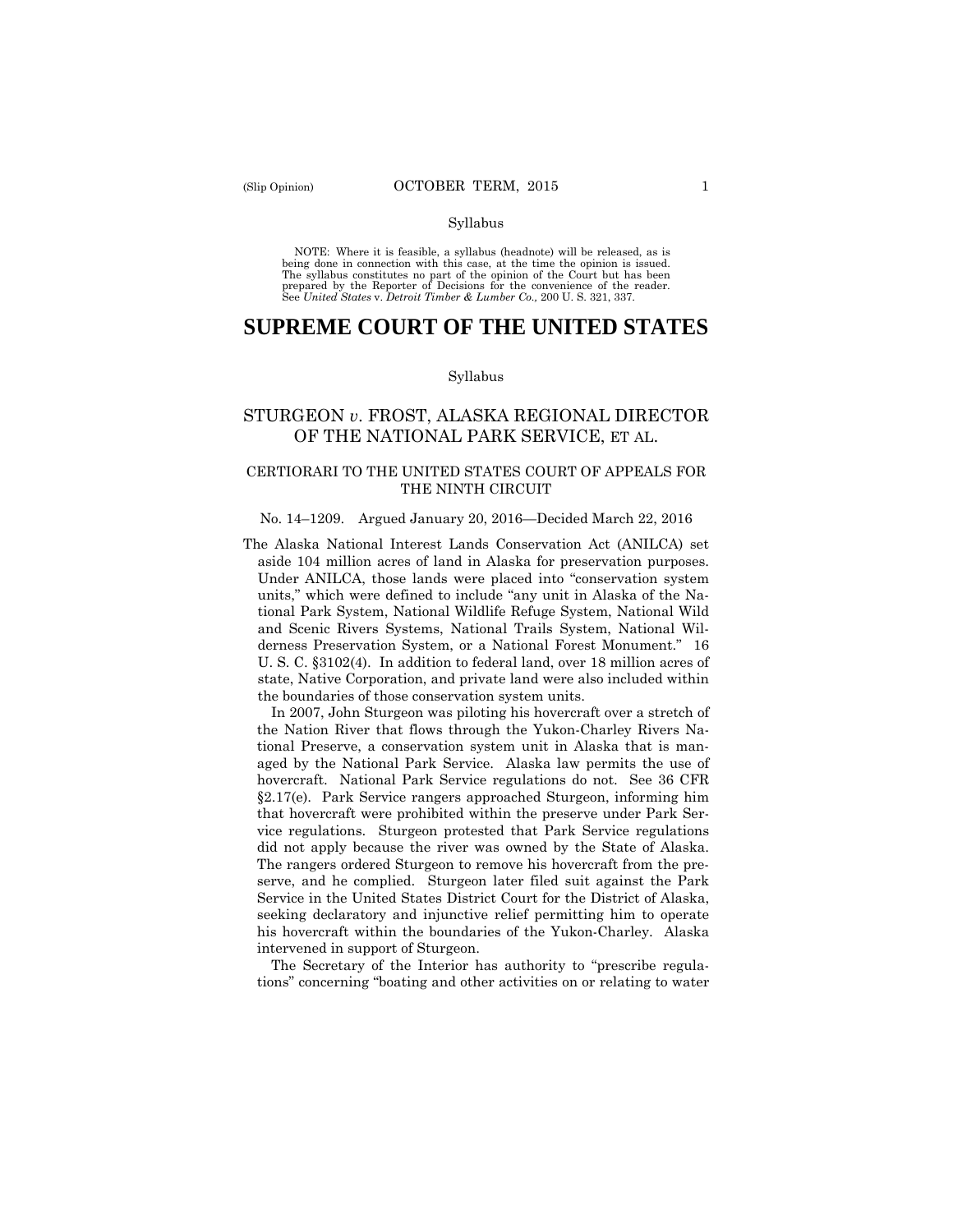#### Syllabus

located within System units." 54 U. S. C. §100751(b). The Park Service's hovercraft regulation was adopted pursuant to Section 100751(b). The hovercraft ban is not limited to Alaska, but instead has effect in federally managed preservation areas across the country. Section 103(c) of ANILCA, in contrast, addresses the scope of the Park Service's authority over lands within the boundaries of conservation system units in Alaska. The first sentence of Section 103(c) specifies the property included as a portion of those units. It states: "Only those lands within the boundaries of any conservation system unit which are public lands (as such term is defined in this Act) shall be deemed to be included as a portion of such unit." 16 U. S. C. §3103(c). ANILCA defines the word "land" to include "lands, waters, and interests therein," and the term "public lands" to include lands to which the United States has "title," with certain exceptions. §3102.

The second sentence of Section 103(c) concerns the Park Service's authority to regulate "non-public" lands in Alaska, which include state, Native Corporation, and private property. It provides: "No lands which, before, on, or after December 2, 1980, are conveyed to the State, to any Native Corporation, or to any private party shall be subject to the regulations applicable solely to public lands within such units." §3103(c). The third sentence of Section 103(c) explains how new lands become part of conservation system units: "If the State, a Native Corporation, or other owner desires to convey any such lands, the Secretary may acquire such lands in accordance with applicable law (including this Act), and any such lands shall become part of the unit, and be administered accordingly." *Ibid.* 

Interpreting Section 103(c) of ANILCA, the District Court granted summary judgment to the Park Service, and the Ninth Circuit affirmed in pertinent part. According to the Ninth Circuit, because the hovercraft regulation "applies to all federal-owned lands and waters administered by [the Park Service] nationwide, as well as all navigable waters lying within national parks," the hovercraft ban does not apply "solely" within conservation system units in Alaska. 768 F. 3d 1066, 1077. The Ninth Circuit concluded that the Park Service therefore has authority to enforce its hovercraft regulation on the Nation River. The Ninth Circuit did not address whether the Nation River counts as "public land" for purposes of ANILCA.

*Held*: The Ninth Circuit's interpretation of Section 103(c) is inconsistent with both the text and context of ANILCA. Pp. 12–16.

 statute must be read in their context and with a view to their place in (a) The Ninth Circuit's interpretation of Section 103(c) violates "a fundamental canon of statutory construction that the words of a the overall statutory scheme," *Roberts* v. *Sea-Land Services, Inc*., 566 U. S. \_\_\_, \_\_\_. ANILCA repeatedly recognizes that Alaska is differ-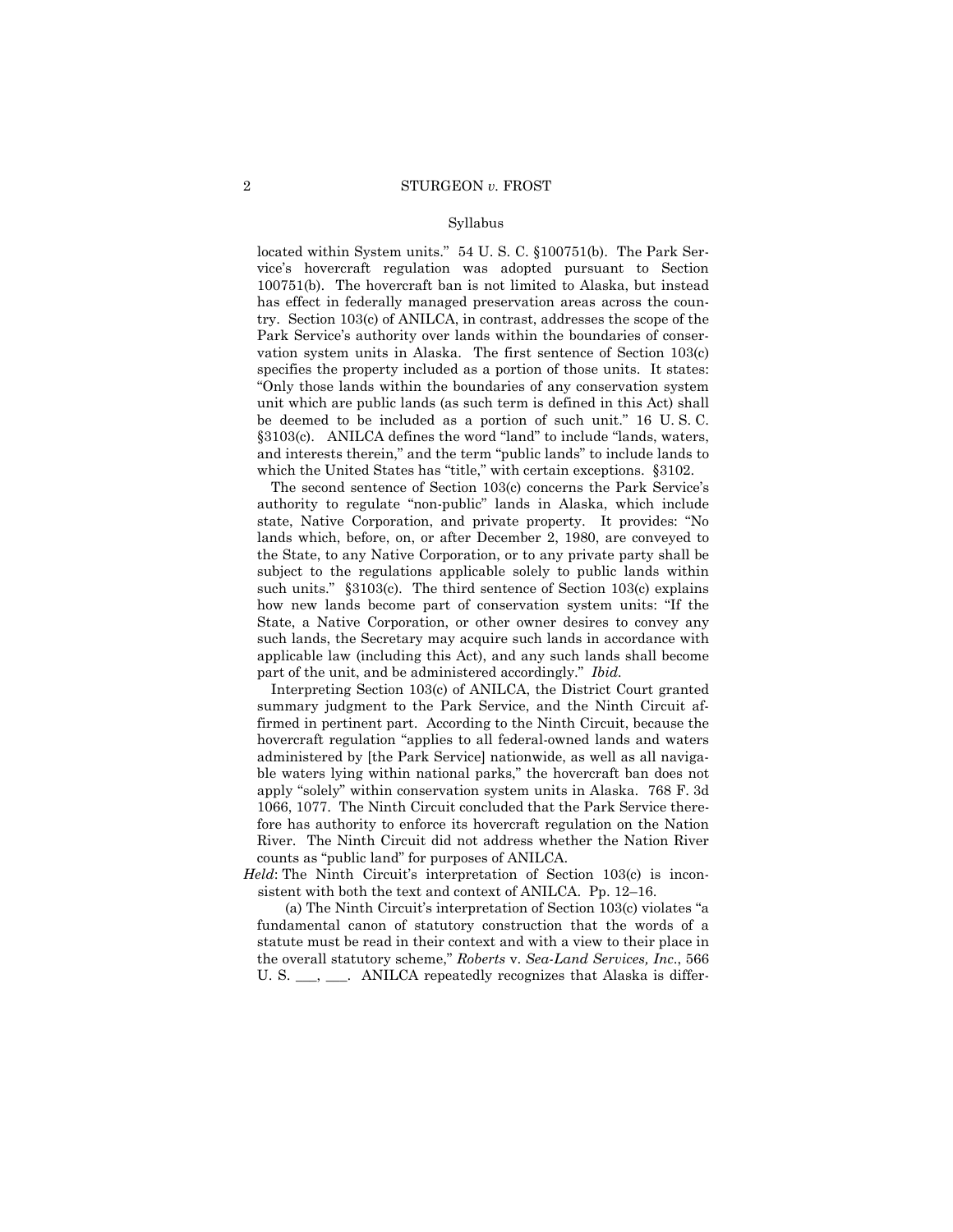#### Syllabus

 ent, and ANILCA itself accordingly carves out numerous Alaskaspecific exceptions to the Park Service's general authority over federally managed preservation areas. Those Alaska-specific provisions reflect the simple truth that Alaska is often the exception, not the rule. Yet the reading below would prevent the Park Service from recognizing Alaska's unique conditions. Under that reading, the Park Service could regulate "non-public" lands in Alaska only through rules applicable outside Alaska as well. The Court concludes that, whatever the reach of the Park Service's authority under ANILCA, Section 103(c) did not adopt such a "topsy-turvy" approach. Pp. 12– 14.

 Alaska, and the "public" land pursuant to Alaska-specific provisions. (b) Moreover, it is clear that Section 103(c) draws a distinction between "public" and "non-public" lands within the boundaries of conservation system units in Alaska. And yet, according to the court below, if the Park Service wanted to differentiate between that "public" and "non-public" land in an Alaska-specific way, it would have to regulate the "non-public" land pursuant to rules applicable outside Assuming the Park Service has authority over "non-public" land in Alaska (an issue the Court does not decide), the Court concludes that this is an implausible reading of the statute. The Court therefore rejects the interpretation of Section 103(c) adopted by the court below. Pp. 14–15.

(c) The Court does not reach the remainder of the parties' arguments. In particular, it does not decide whether the Nation River qualifies as "public land" for purposes of ANILCA. It also does not decide whether the Park Service has authority under Section 100751(b) to regulate Sturgeon's activities on the Nation River, even if the river is not "public" land, or whether—as Sturgeon argues—any such authority is limited by ANILCA. Finally, the Court does not consider whether the Park Service has authority under ANILCA over both "public" and "non-public" lands within the boundaries of conservation system units in Alaska, to the extent a regulation is written to apply specifically to both types of land. The Court leaves those arguments to the lower courts for consideration as necessary. Pp. 15– 16.

768 F. 3d 1066, vacated and remanded.

ROBERTS, C. J., delivered the opinion for a unanimous Court.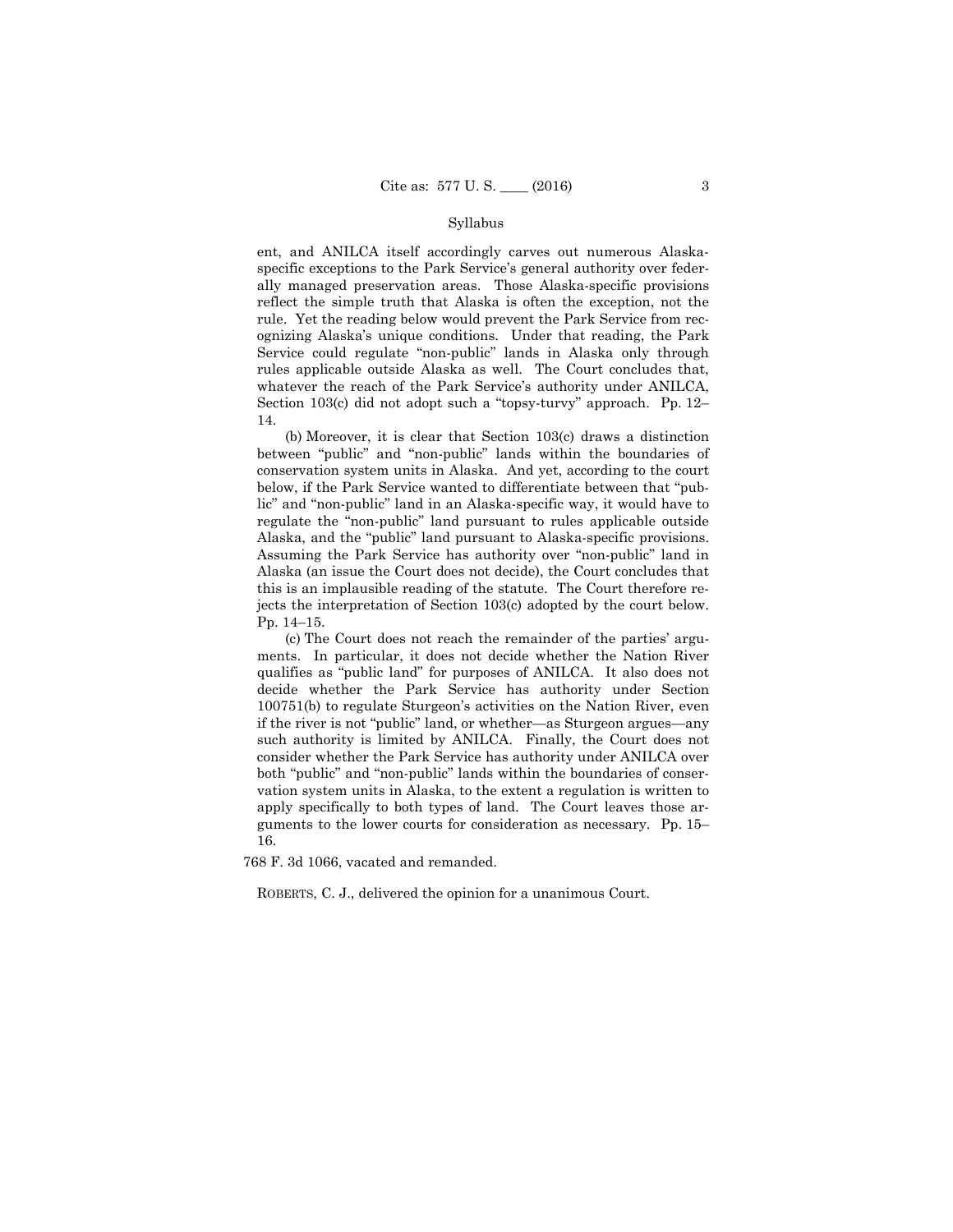preliminary print of the United States Reports. Readers are requested to notify the Reporter of Decisions, Supreme Court of the United States, Wash- ington, D. C. 20543, of any typographical or other formal errors, in order that corrections may be made before the preliminary print goes to press. NOTICE: This opinion is subject to formal revision before publication in the

## $\frac{1}{2}$  , where  $\frac{1}{2}$ **SUPREME COURT OF THE UNITED STATES**

#### $\frac{1}{2}$  ,  $\frac{1}{2}$  ,  $\frac{1}{2}$  ,  $\frac{1}{2}$  ,  $\frac{1}{2}$  ,  $\frac{1}{2}$ No. 14–1209

## JOHN STURGEON, PETITIONER *v.* BERT FROST, IN HIS OFFICIAL CAPACITY AS ALASKA REGIONAL DIRECTOR OF THE NATIONAL PARK SERVICE, ET AL.

## ON WRIT OF CERTIORARI TO THE UNITED STATES COURT OF APPEALS FOR THE NINTH CIRCUIT

### [March 22, 2016]

 CHIEF JUSTICE ROBERTS delivered the opinion of the Court.

 preservation area managed by the National Park Service. For almost 40 years, John Sturgeon has hunted moose along the Nation River in Alaska. Because parts of the river are shallow and difficult to navigate, Sturgeon travels by hovercraft, an amphibious vehicle capable of gliding over land and water. To reach his preferred hunting grounds, Sturgeon must pilot his hovercraft over a stretch of the Nation River that flows through the Yukon-Charley Rivers National Preserve, a 1.7 million acre federal 16 U. S. C. §410hh(10).

Service regulations do not. See 36 CFR §2.17(e) (2015). and injunctive relief. He argues that the Nation River is Alaska law permits the use of hovercraft. National Park After Park Service rangers informed Sturgeon that he was prohibited from using his hovercraft within the boundaries of the preserve, Sturgeon filed suit, seeking declaratory owned by the State, and that the Alaska National Interest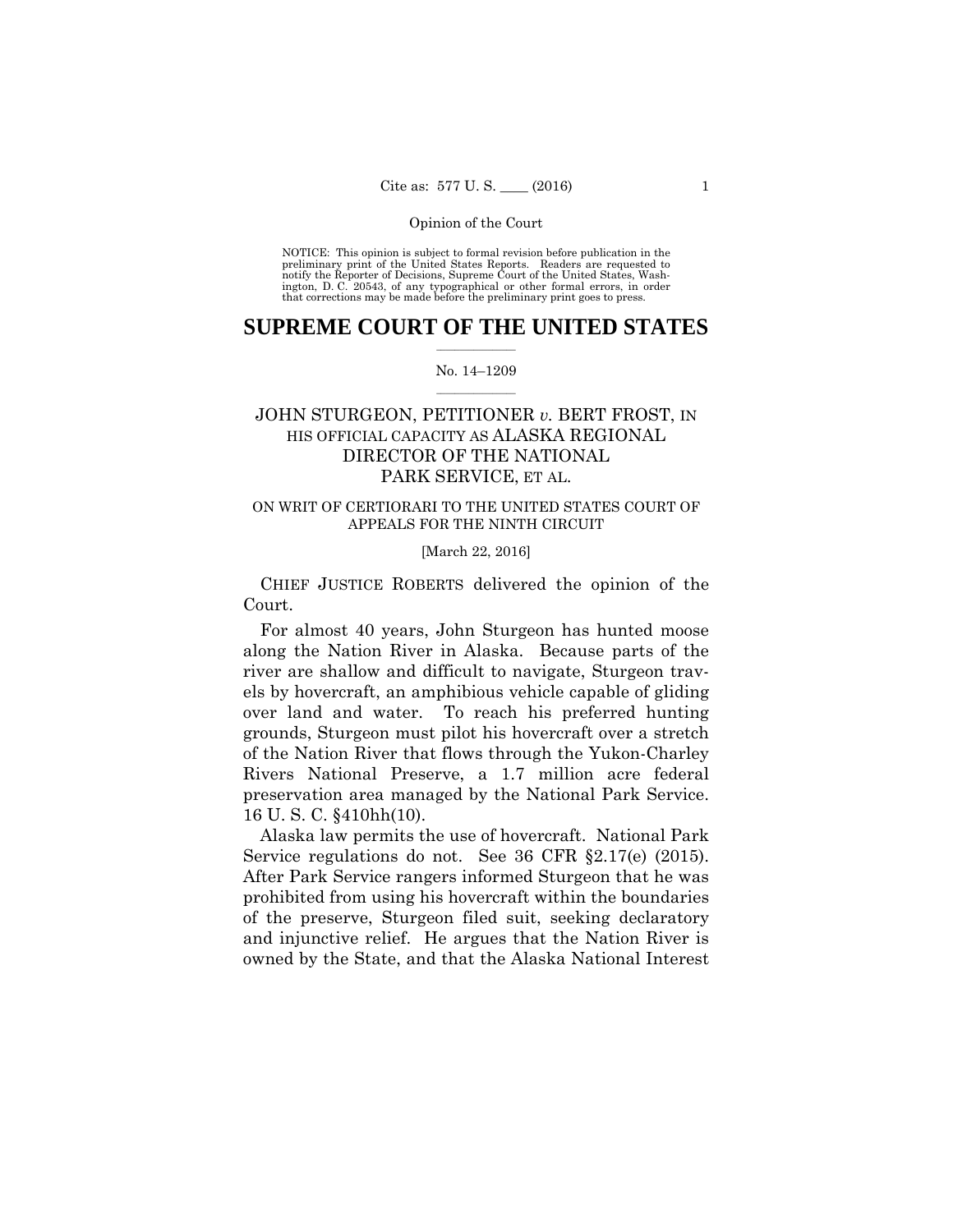#### Opinion of the Court

Lands Conservation Act (ANILCA) prohibits the Park Service from enforcing its regulations on state-owned land in Alaska. The Park Service disagrees, contending that it has authority to regulate waters flowing through federally managed preservation areas. The District Court and the Court of Appeals ruled in favor of the Park Service. We granted certiorari.

I

In 1867, Secretary of State William Seward, serving under President Andrew Johnson, negotiated a treaty to purchase Alaska from Russia for \$7.2 million. Treaty Concerning the Cession of the Russian Possessions in North America, Mar. 30, 1867, 15 Stat. 539. In a single stroke, the United States gained 365 million acres of land—an area more than twice the size of Texas. Despite the bargain price of two cents an acre, however, the purchase was mocked by contemporaries as "Seward's Folly" and President Johnson's "Polar Bear Garden." See C. Naske & H. Slotnick, Alaska: A History 92–94 (2011) (Naske & Slotnick); S. Rep. No. 1163, 85th Cong., 1st Sess., 2 (1957).

The monikers didn't stick. In 1898, the "Three Lucky Swedes"—Jafet Lindeberg, Eric Lindblom, and Jon Brynteson—struck gold in Nome, Alaska. As word of their discovery spread, thousands traveled to Alaska to try their hand at mining. Once the gold rush subsided, settlers turned to other types of mining, fishing, and trapping, fueling an emerging export economy. See Naske & Slotnick 128–129, 155, 249–251; D. Wharton, The Alaska Gold Rush 186–187 (1972).

Despite newfound recognition of Alaska's economic potential, however, it was not until the 1950's that Congress seriously considered admitting Alaska as a State. By that time, it was clear that Alaska was strategically important both in the Pacific and Arctic, and that the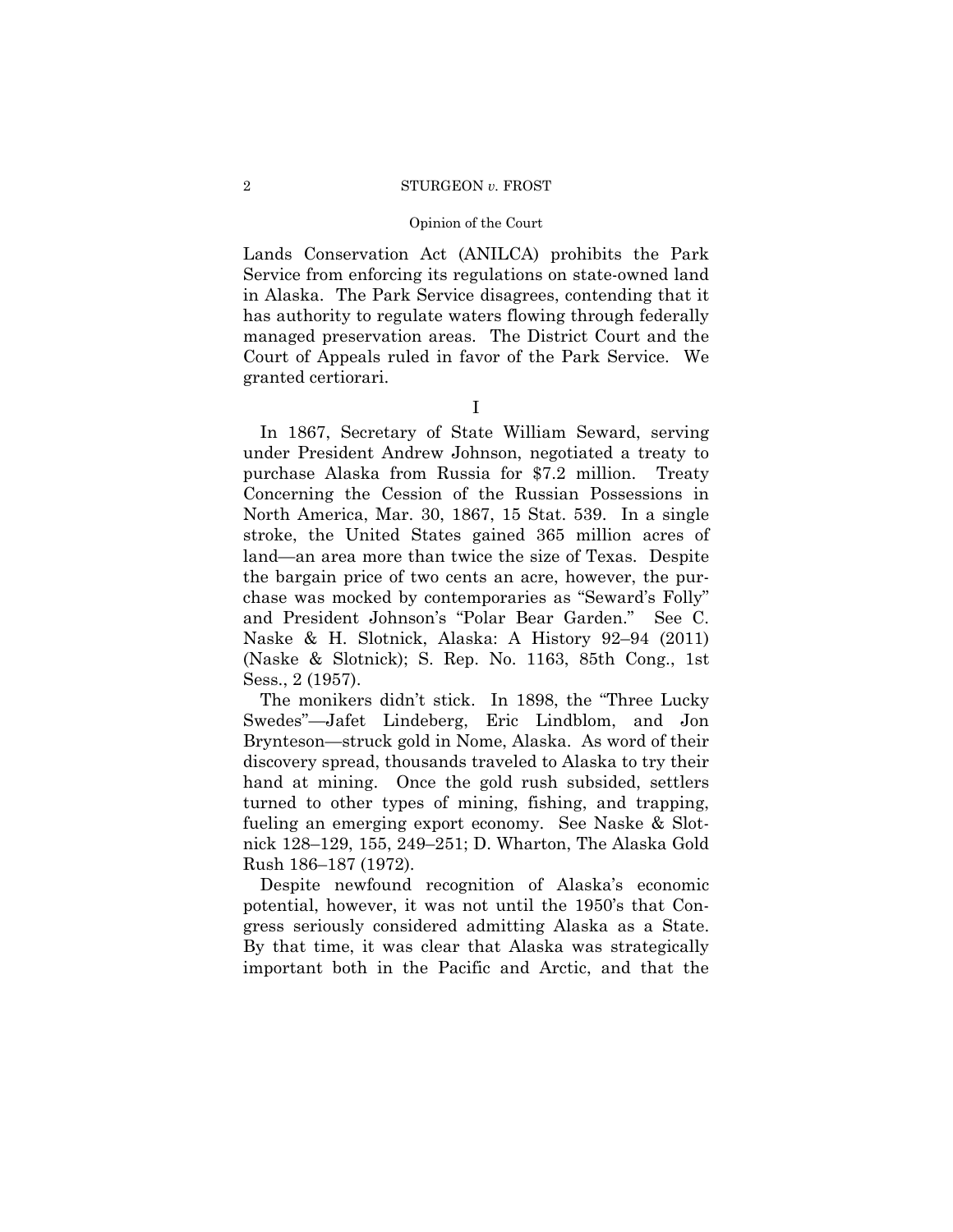Territory was rich in natural resources, including oil. Moreover, the people of Alaska favored statehood. See Naske & Slotnick 201, 224–235. But there was a problem: Out of the 365 million acres of land in Alaska, 98 percent were owned by the Federal Government. As a result, absent a land grant from the Federal Government to the State, there would be little land available to drive private economic activity and contribute to the state tax base. See S. Rep. No. 1163, at 2, 12 ("The expenses of the State of Alaska will be comparatively high, partially due to the vast land areas within the State; but the State would be able to realize revenues from only 2 percent of this vast area unless some provision were made to modify the present land-ownership conditions").

A solution was struck. The 1958 Alaska Statehood Act permitted Alaska to select 103 million acres of "vacant, unappropriated, and unreserved" federal land—just over a quarter of all land in Alaska—for state ownership. §§6(a)– (b), 72 Stat. 340. That land grant included "mineral deposits," which were "subject to lease by the State as the State legislature may direct." §6(i), *id.*, at 342. Upon statehood, Alaska also gained "title to and ownership of the lands beneath navigable waters" within the State, in addition to "the natural resources within such lands and waters," including "the right and power to manage, administer, lease, develop, and use the said lands and natural resources." §3(a), 67 Stat. 30, 43 U. S. C. §1311(a); §6(m), 72 Stat. 343. With over 100 million acres of land now available to the new State, Alaska could begin to fulfill its state policy "to encourage the settlement of its land and the development of its resources by making them available for maximum use consistent with the public interest." Alaska Const., Art. VIII, §1 (2014).

The Statehood Act did not, however, determine the rights of the Alaska Natives, who asserted aboriginal title to much of the same land now claimed by the State.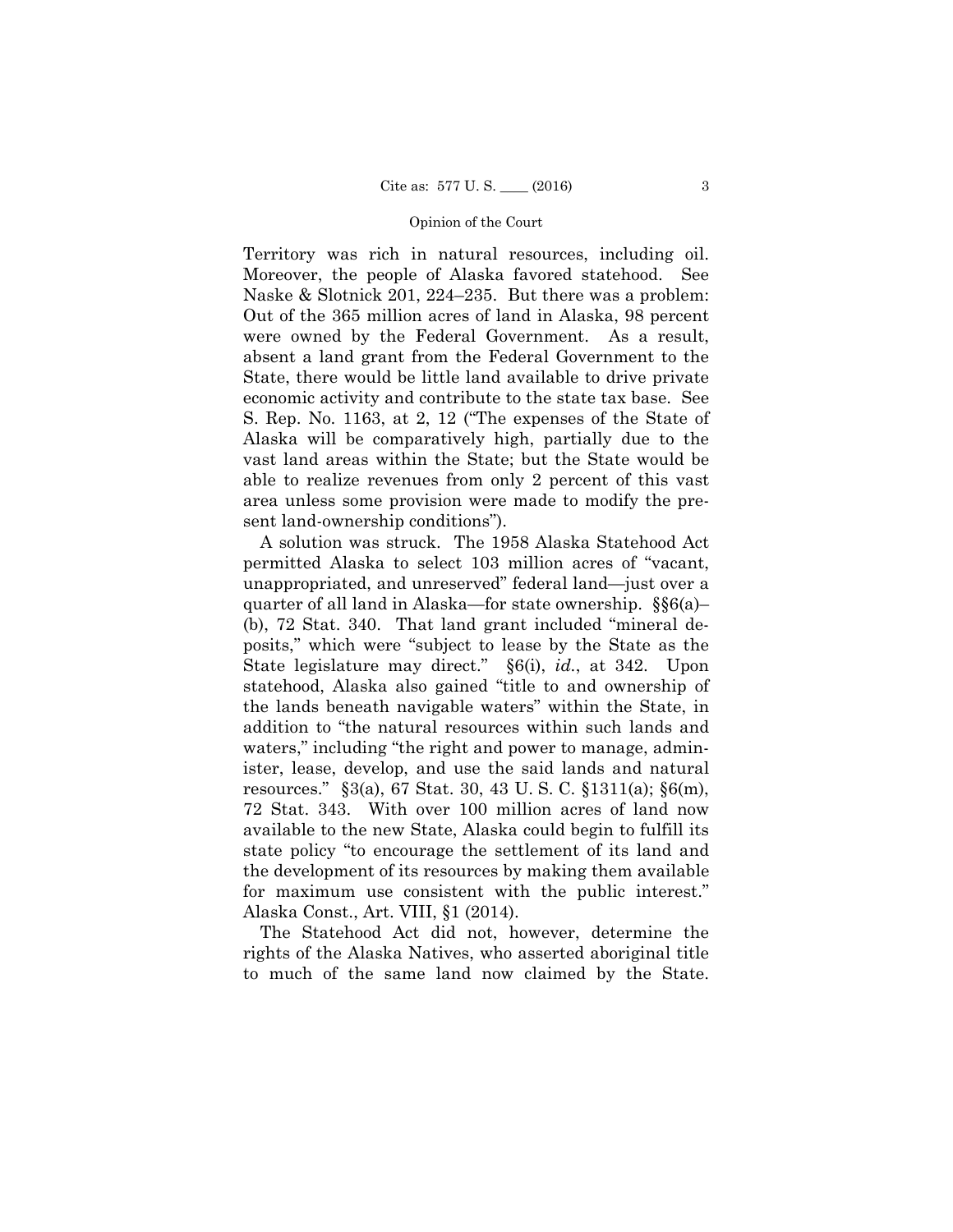#### Opinion of the Court

Naske & Slotnick 287–289. To resolve the dispute, Congress in 1971 passed the Alaska Native Claims Settlement Act (ANCSA), which extinguished aboriginal land claims in Alaska. 85 Stat. 688, as amended, 43 U. S. C. §1601 *et seq.* In exchange, Congress provided for a \$960 million settlement and permitted corporations organized by groups of Alaska Natives to select 40 million acres of federal land to manage within the State. §§1605, 1610– 1615; Naske & Slotnick 296–297. Congress sought to implement the settlement "rapidly, with certainty, in conformity with the real economic and social needs" of Alaska Natives. §1601(b).

In addition to settling the claims of the Alaska Natives, ANCSA directed the Secretary of the Interior to select up to 80 million acres of unreserved federal land in Alaska for addition to the National Park, Forest, Wildlife Refuge, and Wild and Scenic Rivers Systems, subject to congressional approval. §1616(d)(2). When Congress failed to approve the Secretary's selections, however, President Carter unilaterally designated 56 million acres of federal land in Alaska as national monuments. See Presidential Proclamation Nos. 4611–4627, 3 CFR 69–104 (1978 Comp.).

President Carter's actions were unpopular among many Alaskans, who were concerned that the new monuments would be subject to restrictive federal regulations. Protesters demonstrated in Fairbanks, and more than 2,500 Alaskans participated in the "Great Denali-McKinley Trespass." The goal of the trespass was to break over 25 Park Service rules in a two-day period—including by camping, hunting, snowmobiling, setting campfires, shooting guns, and unleashing dogs. During the event, a "rider on horseback, acting the part of Paul Revere, galloped through the crowd yelling, 'The Feds are coming! The Feds are coming!'" N. Y. Times, Jan. 15, 1979, p. A8; Anchorage Daily News, Jan. 15, 1979, pp. 1–2.

Congress once again stepped in to settle the controversy,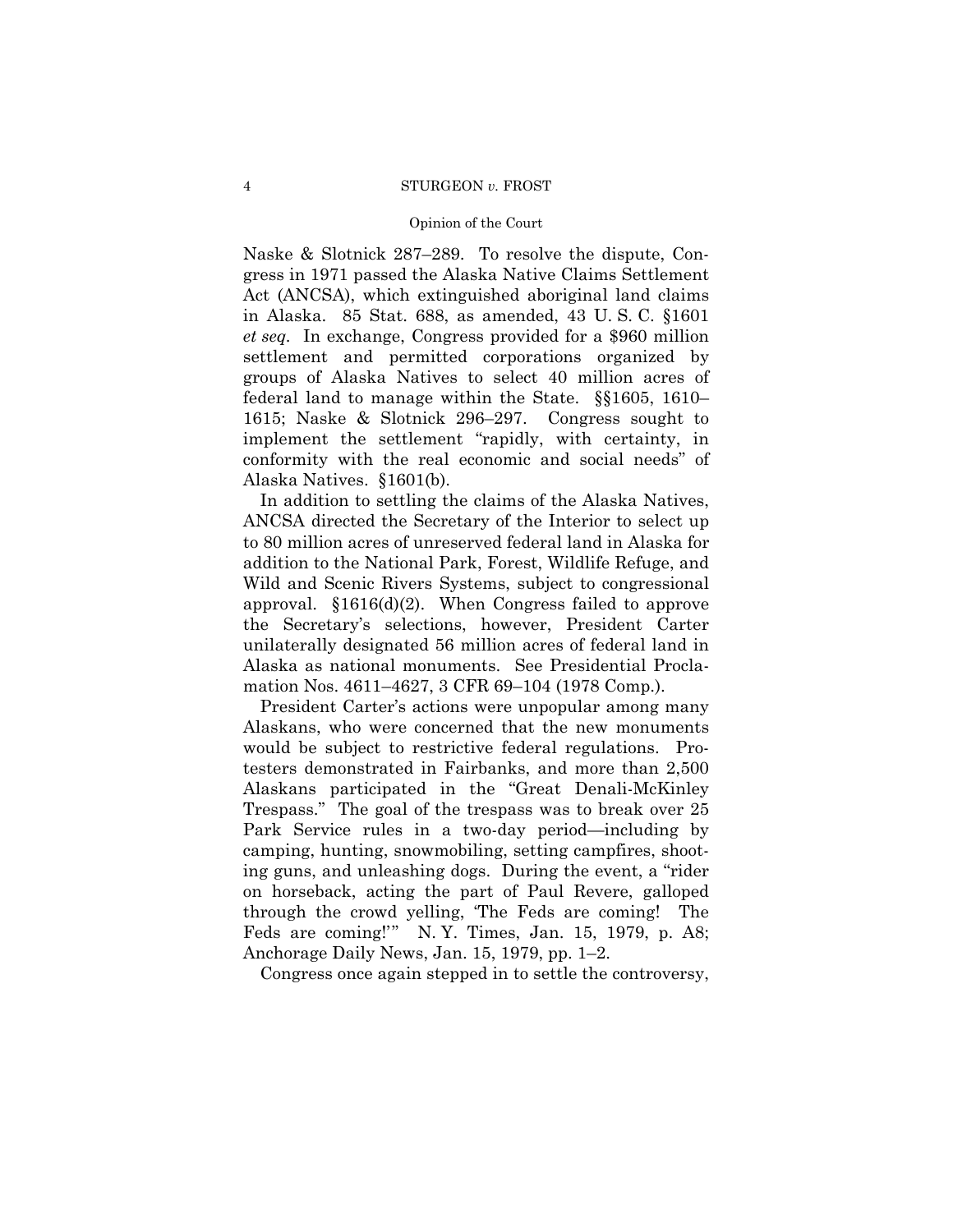Act. 94 Stat. 2371, 16 U. S. C. §3101 *et seq.* ANILCA had passing the Alaska National Interest Lands Conservation two stated goals: First, to provide "sufficient protection for the national interest in the scenic, natural, cultural and environmental values on the public lands in Alaska." §3101(d). And second, to provide "adequate opportunity for satisfaction of the economic and social needs of the State of Alaska and its people." *Ibid.* 

ANILCA set aside 104 million acres of land in Alaska for preservation purposes, in the process creating ten new national parks, preserves, and monuments—including the Yukon-Charley Rivers National Preserve—and tripling the number of acres set aside in the United States for federal wilderness preservation. See §410hh; Naske & Slotnick 315–316. At the same time, ANILCA specified that the Park Service could not prohibit on those lands certain activities of particular importance to Alaskans. See, *e.g.,* §3170(a) (Secretary must permit reasonable use of vehicles "for travel to and from villages and homesites"); §3201 (Secretary must permit "the taking of fish and wildlife for sport purposes and subsistence uses" within National Preserves in Alaska, subject to regulation and certain exceptions). President Carter's earlier land designations were rescinded. See §3209(a).

Under ANILCA, federal preservation lands in Alaska were placed into "conservation system units," which were defined to include "any unit in Alaska of the National Park System, National Wildlife Refuge System, National Wild and Scenic Rivers Systems, National Trails System, National Wilderness Preservation System, or a National Forest Monument." §3102(4). Congress drew the boundaries of those units to "follow hydrographic divides or embrace other topographic or natural features," however, rather than to map the Federal Government's landholdings. §3103(b). As a consequence, in addition to federal land, over 18 million acres of state, Native Corporation,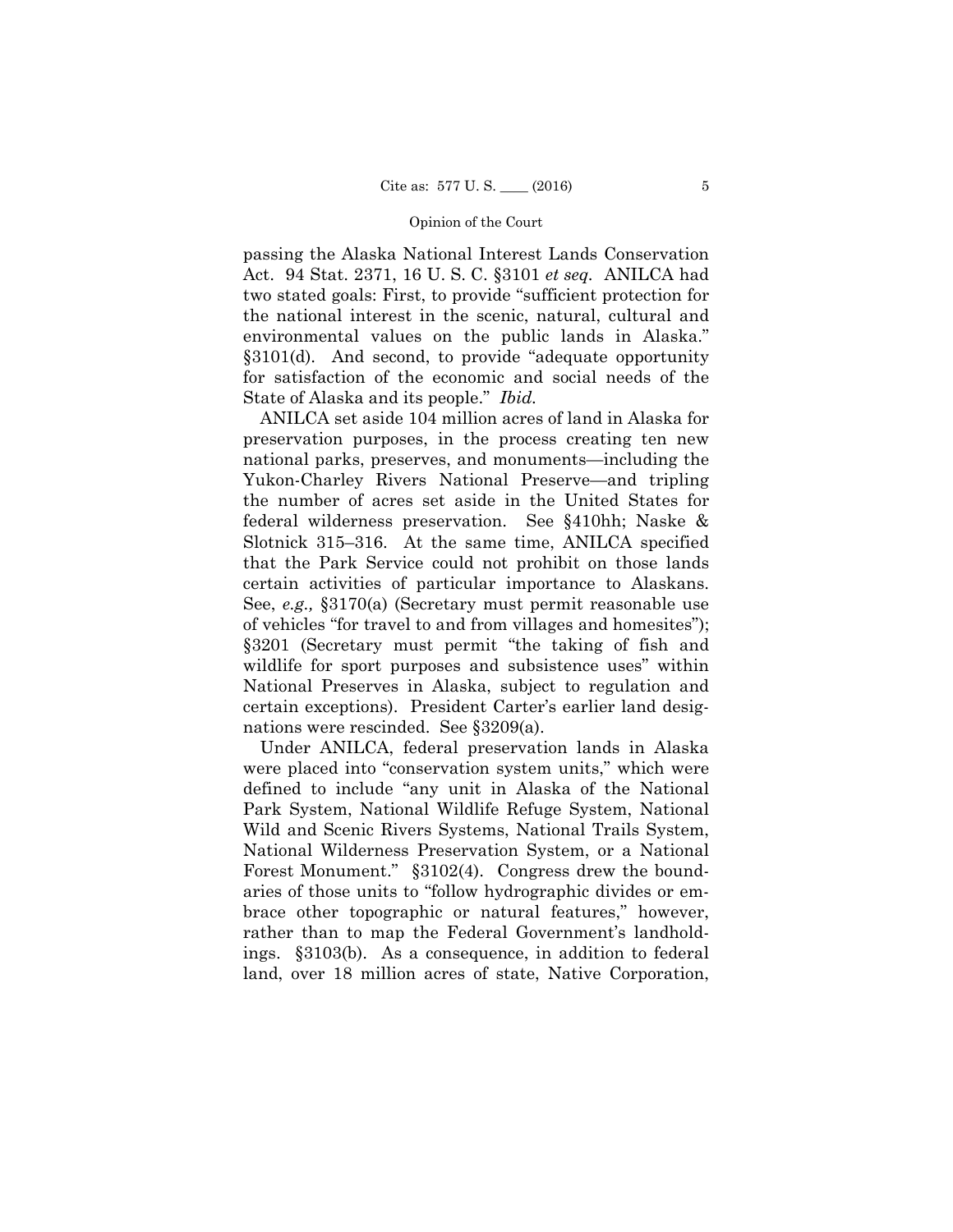and private land ended up inside the boundaries of conservation system units. See Brief for Petitioner 6.

This brings us back to Sturgeon and his hovercraft.

## II A

One fall day in 2007, Sturgeon was piloting his hovercraft on the Nation River, which rises in the Ogilvie Mountains in Canada and joins the Yukon River within the boundaries of the Yukon-Charley Rivers National Preserve conservation system unit (Yukon-Charley). Sturgeon was headed to a hunting ground upstream from the preserve, just shy of the Canadian border. To reach that hunting ground, dubbed "moose meadows," Sturgeon had to travel on a portion of the river that flows through the preserve.

About two miles into his trip on the Nation River, Sturgeon stopped on a gravel bar to repair the steering cable of his hovercraft. As he was performing the repairs, Sturgeon was approached by three Park Service rangers. The rangers informed him that hovercraft were prohibited under Park Service regulations, and that he was committing a crime by operating his hovercraft within the boundaries of the Yukon-Charley. Despite Sturgeon's protests that Park Service regulations did not apply because the river was owned by the State of Alaska, the rangers ordered Sturgeon to remove his hovercraft from the preserve. Sturgeon complied, heading home without a moose.

Sturgeon now fears that he will be criminally prosecuted if he returns to hunt along the Nation River in his hovercraft. To avoid prosecution, Sturgeon sued the Park Service and several federal officials in the United States District Court for the District of Alaska. He seeks declaratory and injunctive relief permitting him to operate his hovercraft within the boundaries of the Yukon-Charley. Alaska intervened in support of Sturgeon, and the Park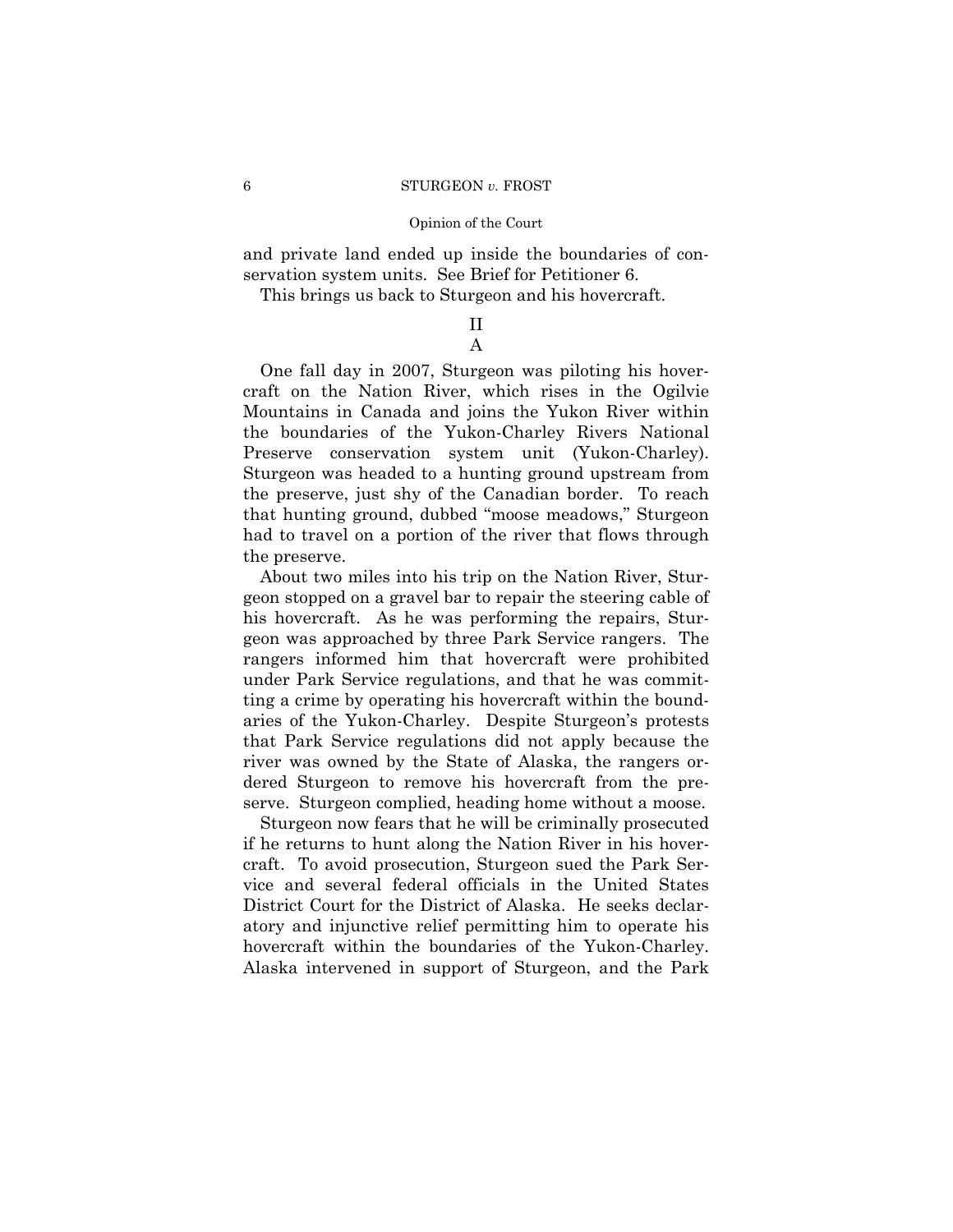Service opposed the suit.

The District Court granted summary judgment to the Park Service. *Sturgeon* v. *Masica*, 2013 WL 5888230 (Oct. 30, 2013). The Court of Appeals for the Ninth Circuit affirmed in pertinent part. *Sturgeon* v. *Masica*, 768 F. 3d 1066 (2014).

We granted certiorari.  $576$  U.S.  $\_\_$  (2015).

B

The Secretary of the Interior has authority to "prescribe regulations" concerning "boating and other activities on or relating to water located within System units, including water subject to the jurisdiction of the United States." 54 U. S. C. §100751(b) (2012 ed., Supp. II). "System units" are in turn defined as "any area of land and water administered by the Secretary, acting through the Director [of the Park Service], for park, monument, historic, parkway, recreational, or other purposes." §§100102, 100501.

The Park Service's hovercraft regulation was adopted pursuant to Section 100751(b). The hovercraft ban applies not only within "[t]he boundaries of federally owned lands and waters administered by the National Park Service," but also to "[w]aters subject to the jurisdiction of the United States located within the boundaries of the National Park System, including navigable waters . . . without regard to the ownership of submerged lands." 36 CFR §1.2(a). The hovercraft ban is not limited to Alaska, but instead has effect in federally managed preservation areas across the country.

Section 103(c) of ANILCA, in contrast, addresses the scope of the Park Service's authority over lands within the boundaries of conservation system units in Alaska. The first sentence of Section 103(c) specifies the property included as a portion of those units. It states: "Only those lands within the boundaries of any conservation system unit which are public lands (as such term is defined in this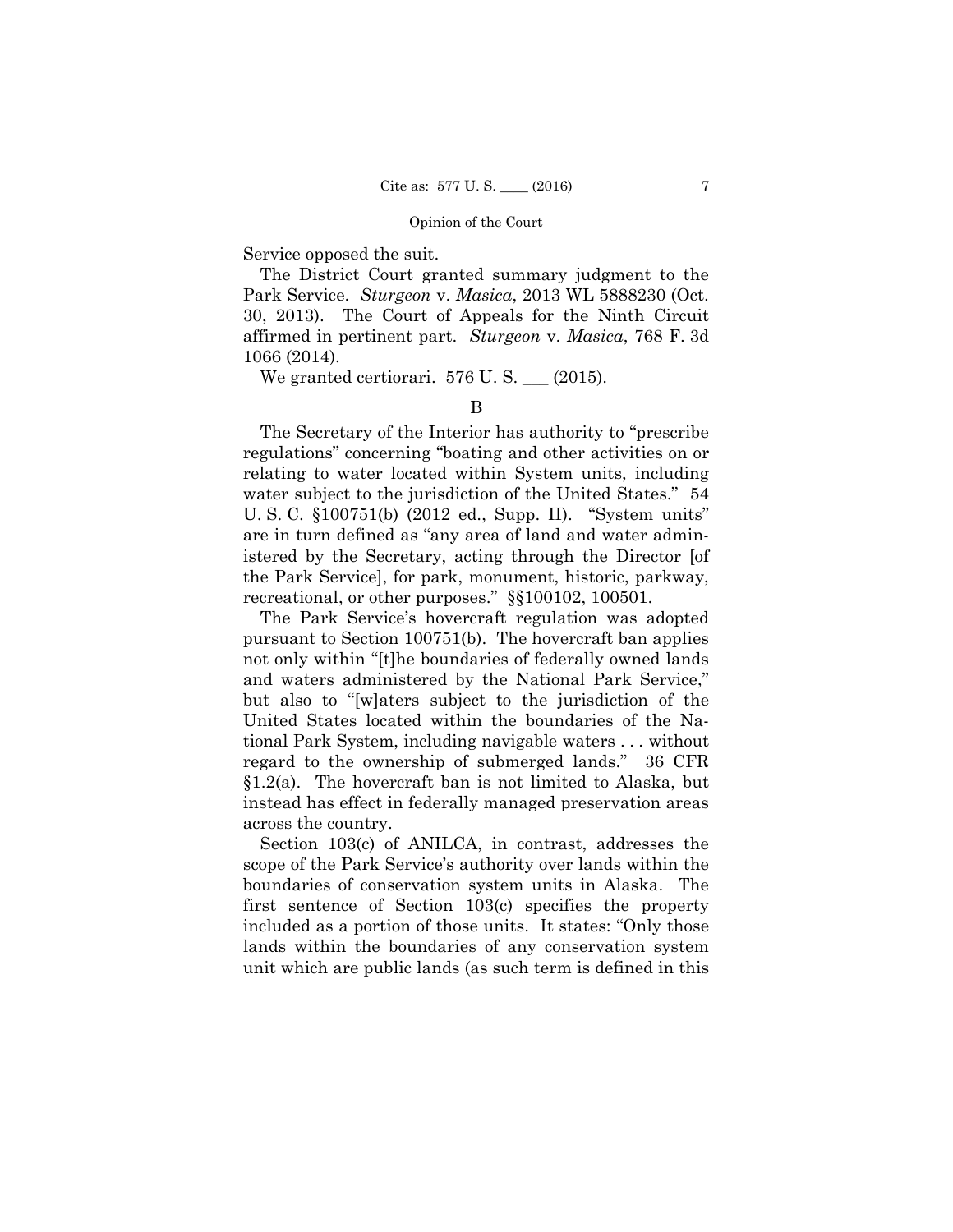#### Opinion of the Court

Act) shall be deemed to be included as a portion of such unit." 16 U. S. C. §3103(c). ANILCA defines the word "land" to include "lands, waters, and interests therein," and the term "public lands" to include "lands the title to which is in the United States after December 2, 1980," with certain exceptions. §3102. In sum, only "lands, waters, and interests therein" to which the United States has "title" are considered "public" land "included as a portion" of the conservation system units in Alaska.

The second sentence of Section 103(c) concerns the Park Service's authority to regulate "non-public" lands in Alaska, which include state, Native Corporation, and private property. It provides: "No lands which, before, on, or after December 2, 1980, are conveyed to the State, to any Native Corporation, or to any private party shall be subject to the regulations applicable solely to public lands within such units." §3103(c).

The third sentence of Section 103(c) explains how new lands become part of conservation system units: "If the State, a Native Corporation, or other owner desires to convey any such lands, the Secretary may acquire such lands in accordance with applicable law (including this Act), and any such lands shall become part of the unit, and be administered accordingly." *Ibid.* 

 $\mathcal{C}$ 

The parties dispute whether Section 103(c) of ANILCA created an Alaska-specific exception to the Park Service's general authority over boating and related activities in federally managed preservation areas. Sturgeon, the Park Service, and the Ninth Circuit each adopt a different reading of Section 103(c), reaching different conclusions about the scope of the Park Service's powers.

Sturgeon, joined by the State, understands Section 103(c) to stand for a simple proposition: The Park Service is prohibited from regulating "non-public" land in Alaska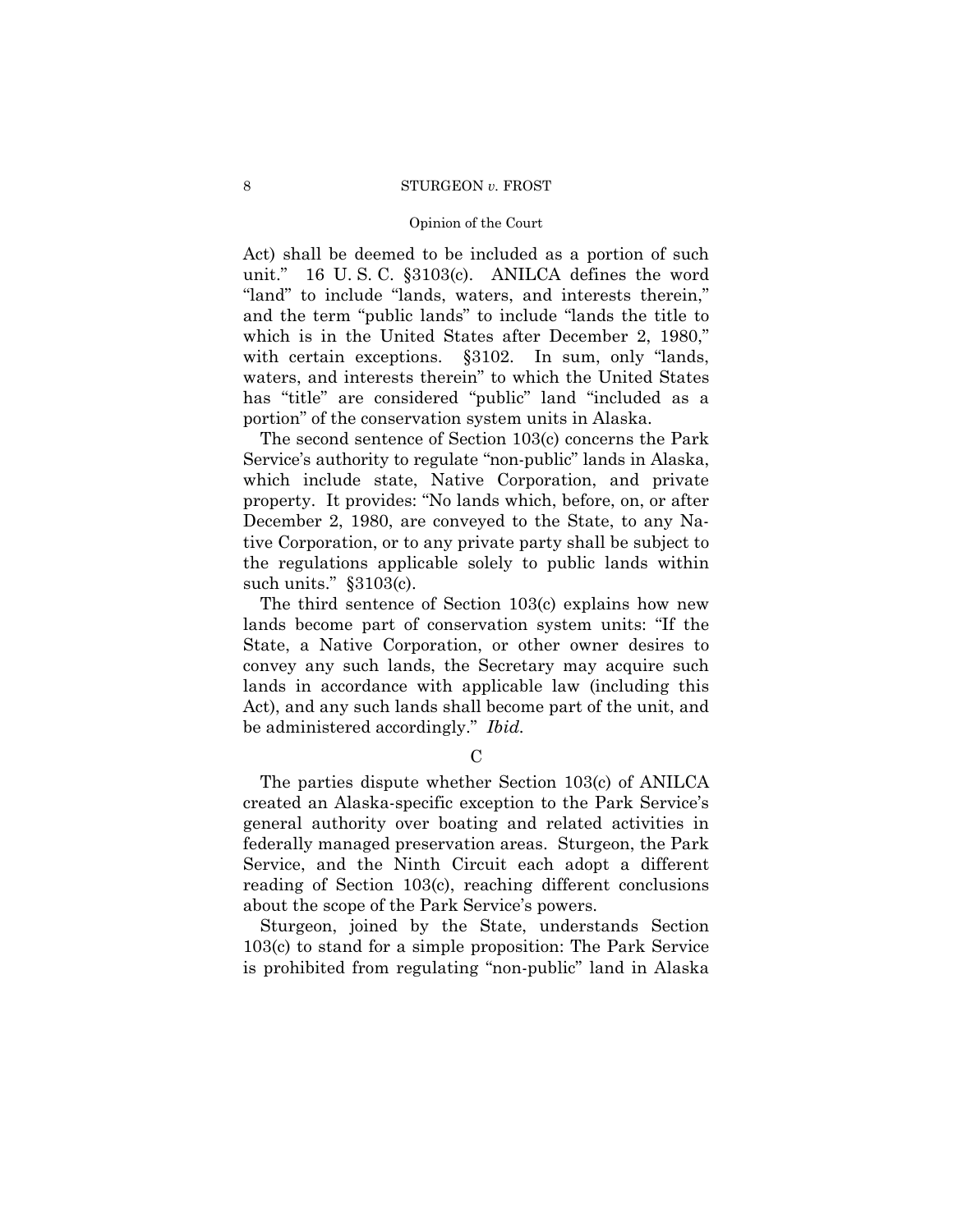as if that land were owned by the Federal Government. He contends that his reading is consistent with the history of federal land management in Alaska, beginning with the Alaska Statehood Act and culminating in ANILCA.

Sturgeon's argument proceeds in two steps. First, he asserts that the Nation River is not "public land" for purposes of ANILCA and is therefore not part of the Yukon-Charley. As discussed, ANILCA defines "public lands" as lands to which the United States has "title." 16 U. S. C. §3102. And Section 103(c) provides that "[o]nly those lands within the boundaries of any conservation system unit which are public lands (as such term is defined in this Act) shall be deemed to be included as a portion of such unit." §3103(c).

Sturgeon argues that the Nation River is not "public land" because it is owned by the State and not by the Federal Government. To support his argument, Sturgeon relies on the Alaska Statehood Act, which granted ownership of the submerged lands beneath the navigable waters in Alaska, and the resources within those waters, to the State. See §6(m), 72 Stat. 343; 43 U. S. C. §1311(a). He also cites this Court's decision in *United States* v. *California*, 436 U. S. 32 (1978), which stated that "the Submerged Lands Act transferred title to and ownership of the submerged lands and waters" to the States. *Id.*, at 40 (internal quotation marks omitted). Because the State and not the Federal Government owns the Nation River, Sturgeon urges, it is not "public" land under ANILCA and is therefore not part of the Yukon-Charley.

Second, Sturgeon asserts that because the Nation River is not part of the Yukon-Charley, the Park Service lacks authority to regulate it. His argument rests on the second sentence of Section 103(c), which states that "[n]o lands which, before, on, or after December 2, 1980, are conveyed to the State, to any Native Corporation, or to any private party shall be subject to the regulations applicable solely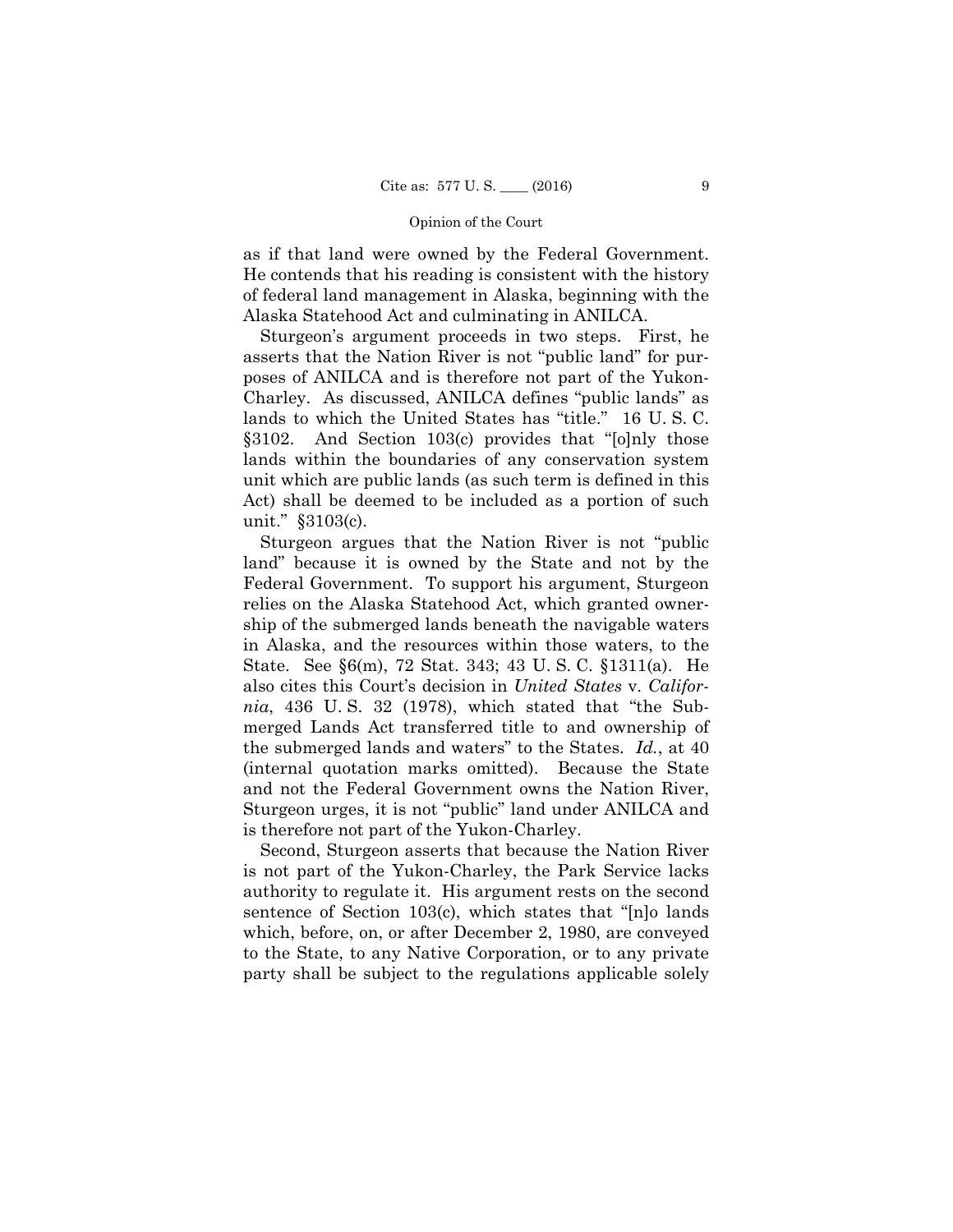to public lands within such units." 16 U. S. C. §3103(c).

Sturgeon argues that the phrase "regulations applicable solely to public lands within such units" refers to those regulations that apply "solely" by virtue of the Park Service's "authority to manage national parks." Brief for Petitioner 18, 26–27. The word "solely," Sturgeon contends, simply ensures that "non-public" lands within the boundaries of those units remain subject to laws generally "applicable to both public and private lands (such as the Clean Air Act and Clean Water Act)." *Id.*, at 19. Because the hovercraft regulation was adopted pursuant to the Park Service's authority over federally managed preservation areas, and is not a law of general applicability like the Clean Air Act or the Clean Water Act, Sturgeon concludes that Section 103(c) bars enforcement of the regulation.

The Park Service, in contrast, reads Section 103(c) more narrowly. In its brief in this Court, the Park Service, while defending the reasoning of the Ninth Circuit, relies primarily on very different arguments. The agency stresses that it has longstanding authority to regulate waters within federally managed preservation areas, and that Section 103(c) does not take any of that authority away. In reaching its conclusion, the Park Service disagrees with Sturgeon at each step.

First, the Park Service contends that the Nation River is part of the Yukon-Charley. To support that contention, the agency cites ANILCA's definition of "public lands," which—as noted—includes "lands, waters, and interests therein" to which the United States has "title." 16 U. S. C. §3102. The Park Service argues that the United States has "title" to an "interest" in the water within the boundaries of the Yukon-Charley under the reserved water rights doctrine.

The reserved water rights doctrine specifies that "when the Federal Government withdraws its land from the public domain and reserves it for a federal purpose, the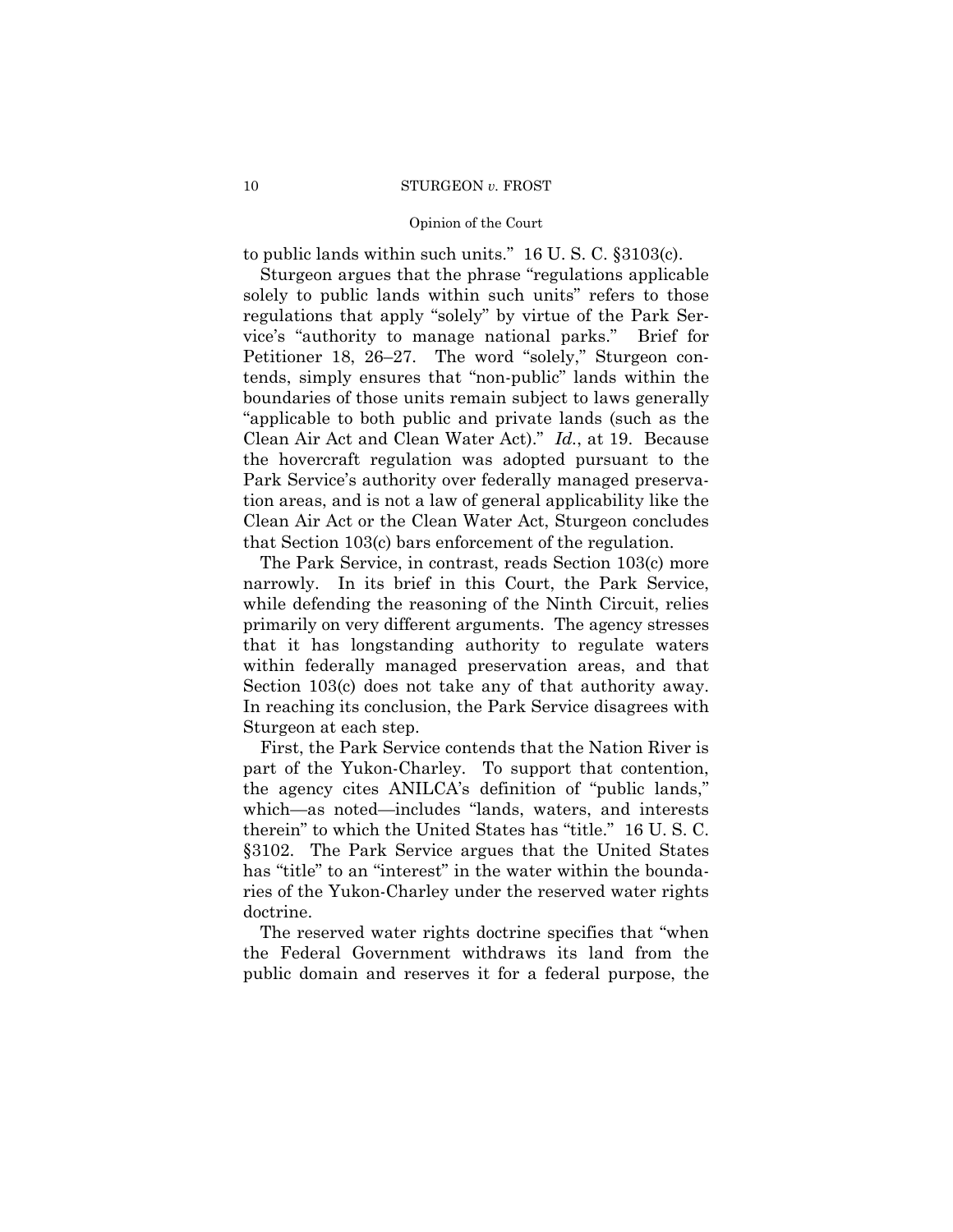Government, by implication, reserves appurtenant water then unappropriated to the extent needed to accomplish the purpose of the reservation." *Cappaert* v. *United States*, 426 U. S. 128, 138 (1976). By creating the Yukon-Charley, the Park Service urges, the Federal Government reserved the water within the boundaries of the conservation system unit to achieve the Government's conservation goals. As a result, the Federal Government has "title" to an "interest" in the Nation River, making it "public" land subject to Park Service regulations.

Second, the Park Service contends that even if the Nation River is not "public" land, the agency still has authority to regulate it. According to the Park Service, the second sentence of Section 103(c) imposes only a limited restriction on the agency's power, prohibiting it from enforcing on "non-public" lands only those regulations that explicitly apply "solely to public lands." The hovercraft regulation applies both within "[t]he boundaries of federally owned lands and waters administered by the National Park Service" *and* to "[w]aters subject to the jurisdiction of the United States located within the boundaries of the National Park System, including navigable waters . . . without regard to the ownership of submerged lands." 36 CFR §1.2(a). Accordingly, the Park Service asserts, the hovercraft regulation does not apply "solely to public lands," and Section 103(c) therefore does not prevent enforcement of the regulation. See Brief for Respondents 56–58.

The Ninth Circuit, for its part, adopted a reading of Section 103(c) different from the primary argument advanced by the Park Service in this Court. The Court of Appeals did not reach the question whether the Nation River counts as "public" land for purposes of ANILCA. Instead, it held that the phrase "regulations applicable solely to public lands within such units" distinguishes between Park Service regulations that apply solely to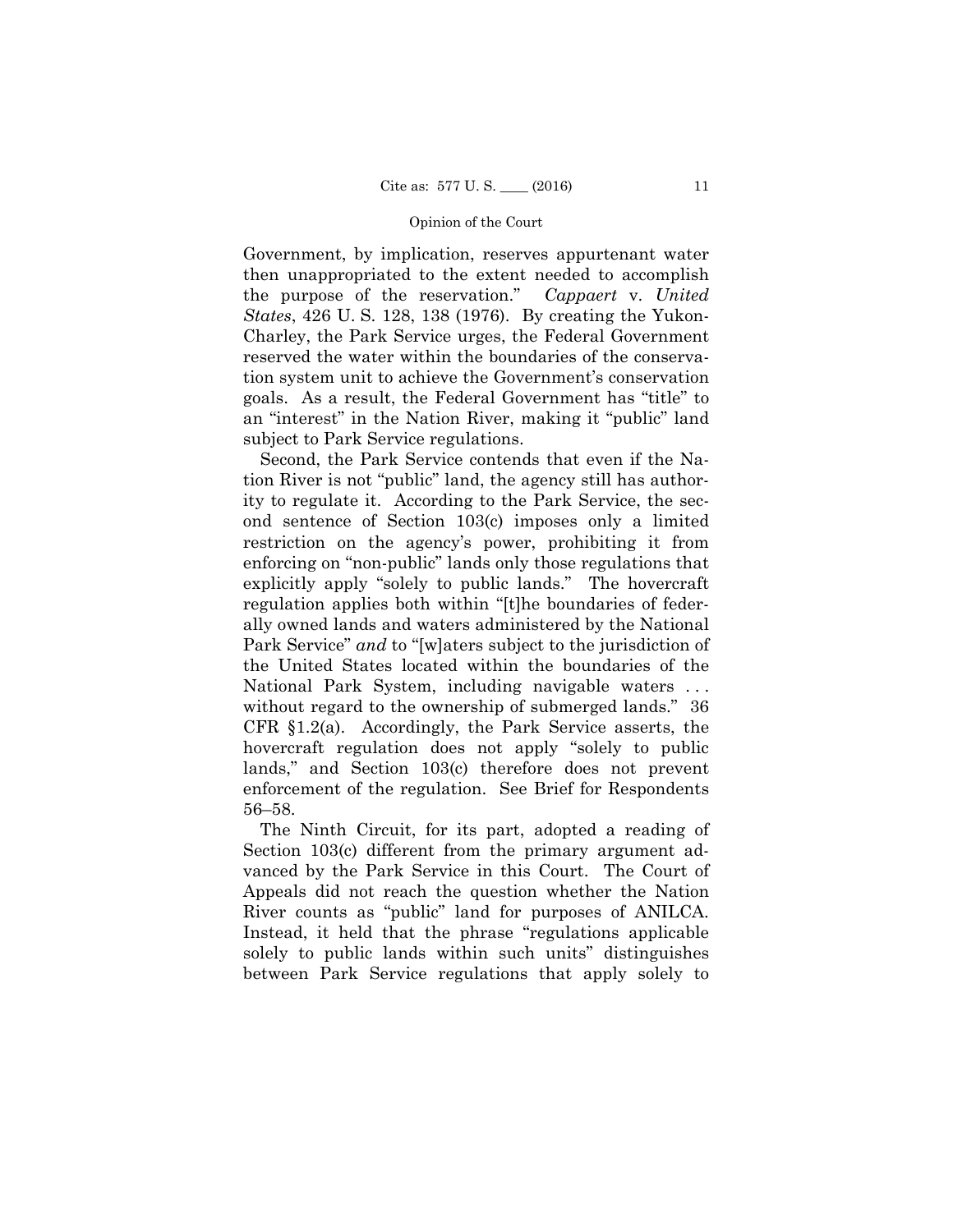#### Opinion of the Court

"public" lands *in Alaska*, and Park Service regulations that apply to federally managed preservation areas across the country. In the Ninth Circuit's view, the Park Service may enforce nationally applicable regulations on both "public" and "non-public" property within the boundaries of conservation system units in Alaska, because such regulations do not apply "solely to public lands within such units." The Park Service may not, however, apply Alaska-specific regulations to "non-public" lands within the boundaries of those units.

According to the Ninth Circuit, because the hovercraft regulation "applies to all federal-owned lands and waters administered by [the Park Service] nationwide, as well as all navigable waters lying within national parks," the hovercraft ban does not apply "solely" within conservation system units in Alaska. 768 F. 3d, at 1077. The Ninth Circuit concluded that the Park Service therefore has authority to enforce its hovercraft regulation on the Nation River. *Id.*, at 1078. The Ninth Circuit's holding is subject to some interpretation, but Sturgeon, the State, the Alaska Native Corporations, and the Park Service (at least at times) concur in our understanding of the decision below. See Brief for Petitioner 25; Brief for State of Alaska as *Amicus Curiae* 23; Brief for Arctic Slope Regional Corporation et al. as *Amici Curiae* 12–13; Brief for Doyon, Ltd., et al. as *Amici Curiae* 31–32; Brief for Respondents 20; Tr. of Oral Arg. 61; 80 Fed. Reg. 65573 (2015).

### III

We reject the interpretation of Section 103(c) adopted by the Ninth Circuit. The court's reading of the phrase "regulations applicable solely to public lands within such units" may be plausible in the abstract, but it is ultimately inconsistent with both the text and context of the statute as a whole. Statutory language "cannot be construed in a vacuum. It is a fundamental canon of statutory construc-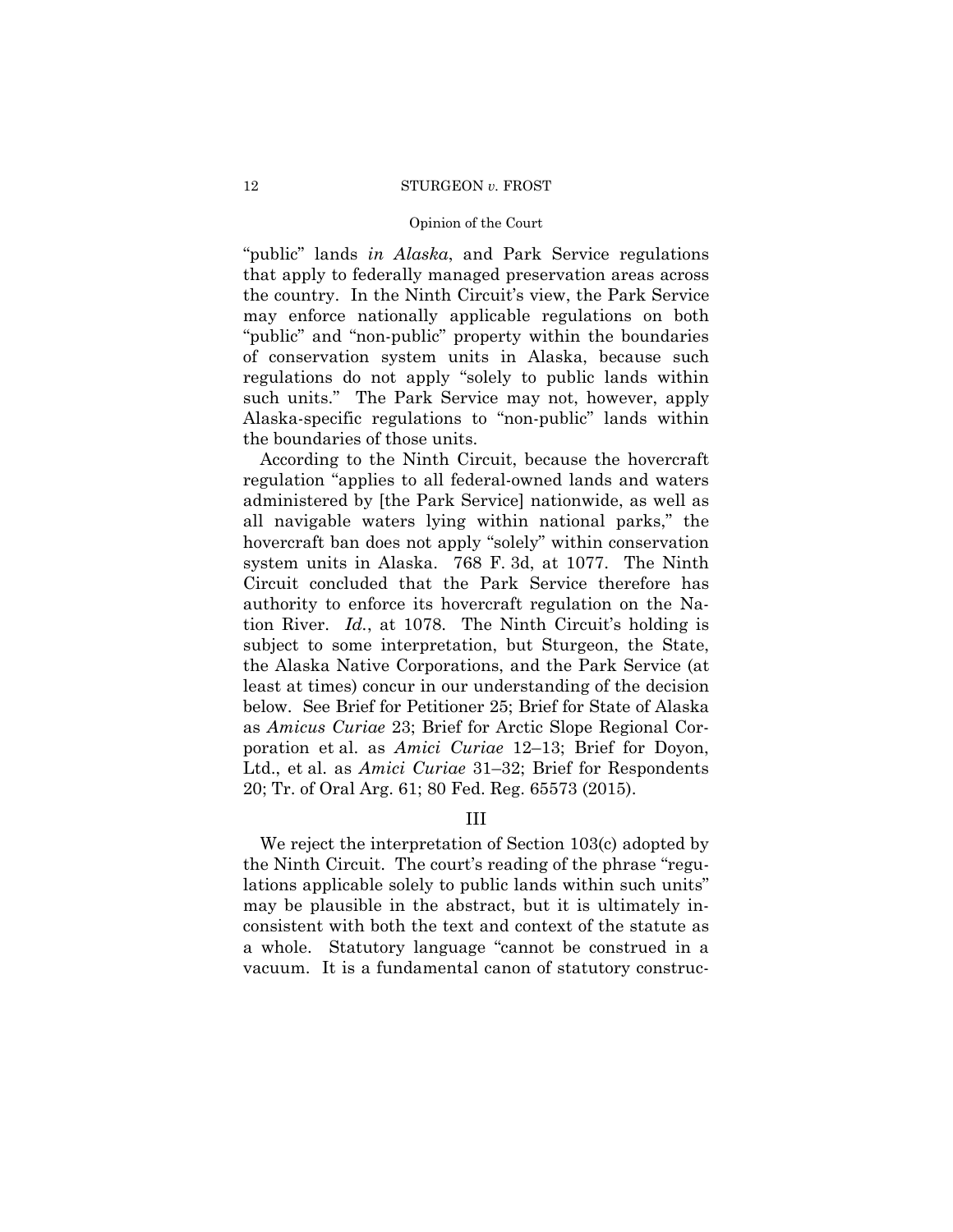tion that the words of a statute must be read in their context and with a view to their place in the overall statutory scheme." *Roberts* v. *Sea-Land Services, Inc.*, 566 U. S.  $\Box$ ,  $\Box$  (2012) (slip op., at 6) (internal quotation marks omitted).

Under the reading of the statute adopted below, the Park Service may apply nationally applicable regulations to "non-public" lands within the boundaries of conservation system units in Alaska, but it may not apply Alaskaspecific regulations to those lands. That is a surprising conclusion. ANILCA repeatedly recognizes that Alaska is different—from its "unrivaled scenic and geological values," to the "unique" situation of its "rural residents dependent on subsistence uses," to "the need for development and use of Arctic resources with appropriate recognition and consideration given to the unique nature of the Arctic environment." 16 U. S. C. §§3101(b), 3111(2), 3147(b)(5).

ANILCA itself accordingly carves out numerous Alaskaspecific exceptions to the Park Service's general authority over federally managed preservation areas. For example, ANILCA requires the Secretary of the Interior to permit "the exercise of valid commercial fishing rights or privileges" within the National Wildlife Refuge System in Alaska, including the use of "campsites, cabins, motorized vehicles, and aircraft landings directly incident to the exercise of such rights or privileges," with certain exceptions. 94 Stat. 2393. ANILCA also requires the Secretary to "permit on the public lands appropriate use for subsistence purposes of snowmobiles, motorboats, and other means of surface transportation traditionally employed for such purposes by local residents, subject to reasonable regulation." 16 U. S. C. §3121(b). And it provides that National Preserves "in Alaska shall be administered and managed as a unit of the National Park System in the same manner as a national park *except* as otherwise provided in this Act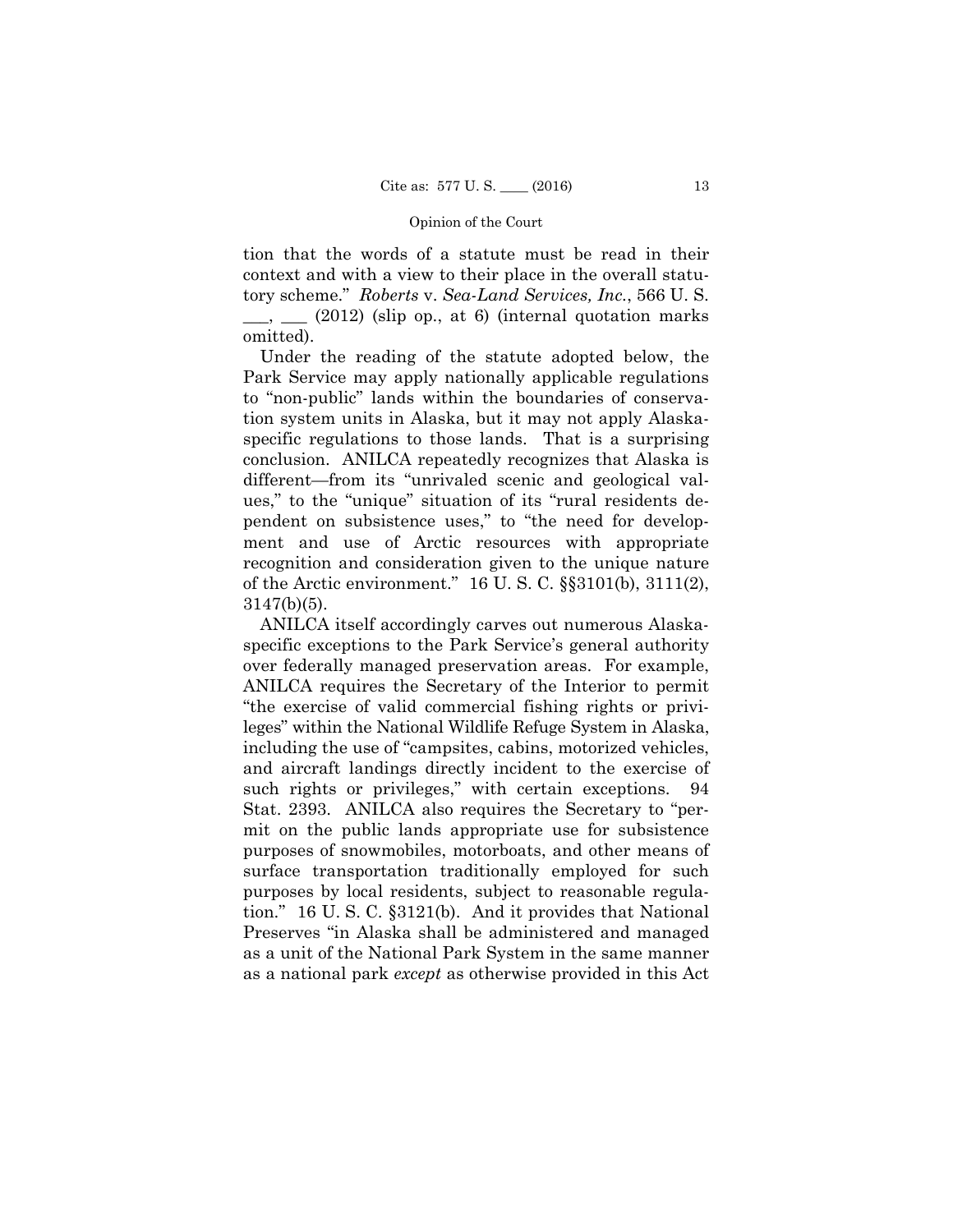and *except* that the taking of fish and wildlife for sport purposes and subsistence uses, and trapping shall be allowed" pursuant to applicable law. §3201 (emphasis added).

Many similar examples are woven throughout ANILCA. See, *e.g.,* 94 Stat. 2393 (Secretary must administer wildlife refuge "so as to not impede the passage of navigation and access by boat on the Yukon and Kuskokwim Rivers," subject to reasonable regulation); *id.*, at 2388 (Secretary must allow reindeer grazing uses in certain areas, including construction of necessary facilities); 16 U. S. C. §3203(a) (Alaska-specific rules for wilderness management apply "in recognition of the unique conditions in Alaska"); §3170(a) (Secretary must permit reasonable use of snowmachines, motorboats, and airplanes within conservation system units "for travel to and from villages and homesites").

All those Alaska-specific provisions reflect the simple truth that Alaska is often the exception, not the rule. Yet the reading below would prevent the Park Service from recognizing Alaska's unique conditions. Under that reading, the Park Service could regulate "non-public" lands in Alaska only through rules applicable *outside* Alaska as well. Thus, for example, if the Park Service elected to allow hovercraft during hunting season in Alaska—in a departure from its nationwide rule—the more relaxed regulation would apply only to the "public" land within the boundaries of the unit. Hovercraft would still be banned from the "non-public" land, even during hunting season. Whatever the reach of the Park Service's authority under ANILCA, we cannot conclude that Section 103(c) adopted such a topsy-turvy approach.

Moreover, it is clear that Section 103(c) draws a distinction between "public" and "non-public" lands within the boundaries of conservation system units in Alaska. See §3103(c) ("Only those lands within the boundaries of any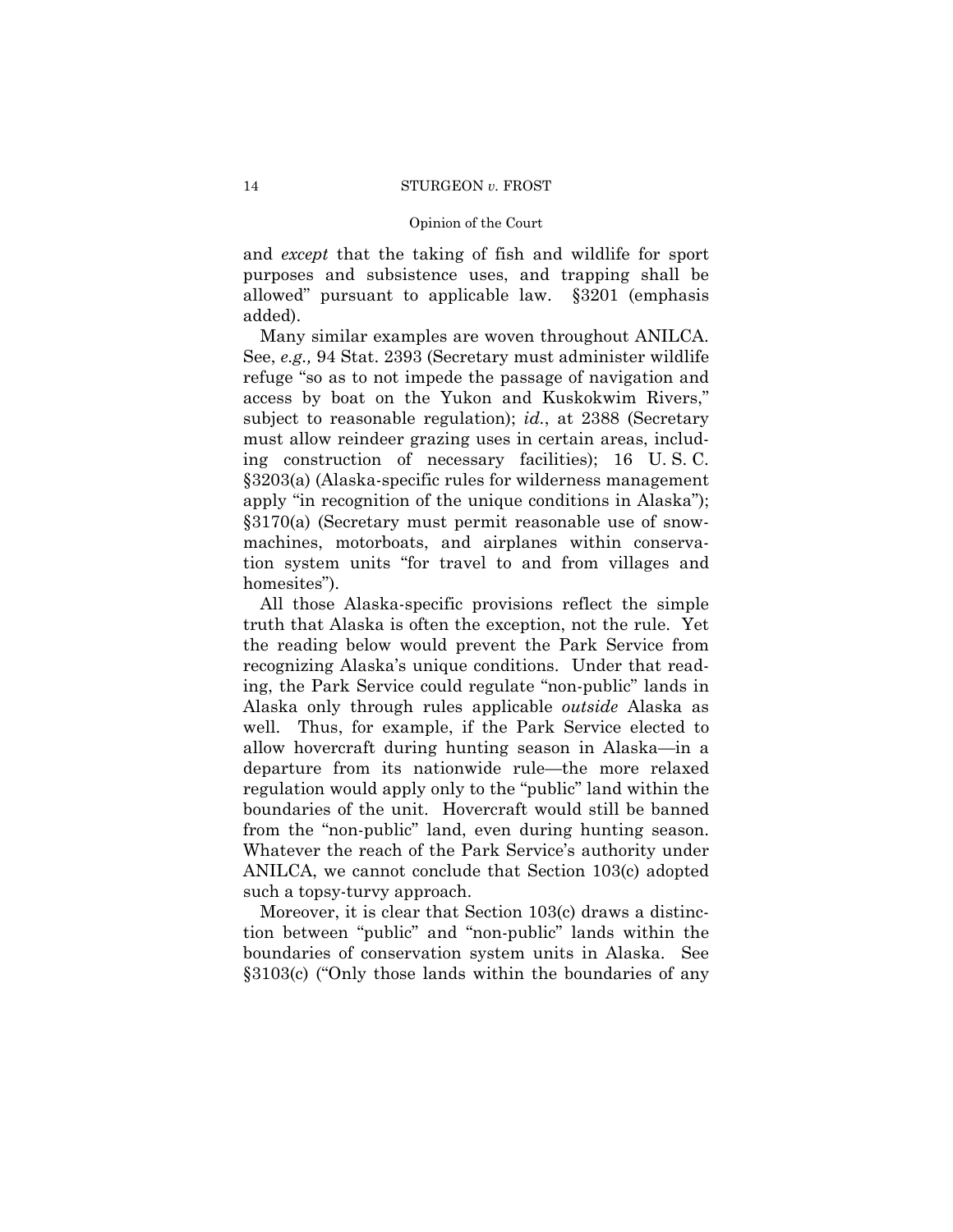conservation system unit which are public lands . . . shall be deemed to be included as a portion of such unit"); *ibid.*  (No lands "conveyed to the State, to any Native Corporation, or to any private party shall be subject to the regulations applicable solely to public lands within such units"). And yet, according to the court below, if the Park Service wanted to differentiate between that "public" and "nonpublic" land in an Alaska-specific way, it would have to regulate the "non-public" land pursuant to rules applicable outside Alaska, and the "public" land pursuant to Alaskaspecific provisions. Assuming the Park Service has authority over "non-public" land in Alaska (an issue we do not decide), that strikes us as an implausible reading of the statute.

Looking at ANILCA both as a whole and with respect to Section 103(c), the Act contemplates the possibility that all the land within the boundaries of conservation system units in Alaska may be treated differently from federally managed preservation areas across the country, and that "non-public" lands within the boundaries of those units may be treated differently from "public" lands within the unit. Under the Ninth Circuit's reading of Section 103(c), however, the former is not an option, and the latter would require contorted and counterintuitive measures.

We therefore reject the interpretation of Section 103(c) adopted by the court below. That reading of the statute was the sole basis for the disposition of this case by the Court of Appeals. We accordingly vacate the judgment of that court and remand for further proceedings.

We do not reach the remainder of the parties' arguments. In particular, we do not decide whether the Nation River qualifies as "public land" for purposes of ANILCA. Sturgeon claims that it does not; the Park Service that it does. The parties' arguments in this respect touch on vital issues of state sovereignty, on the one hand, and federal authority, on the other. We find that in this case those